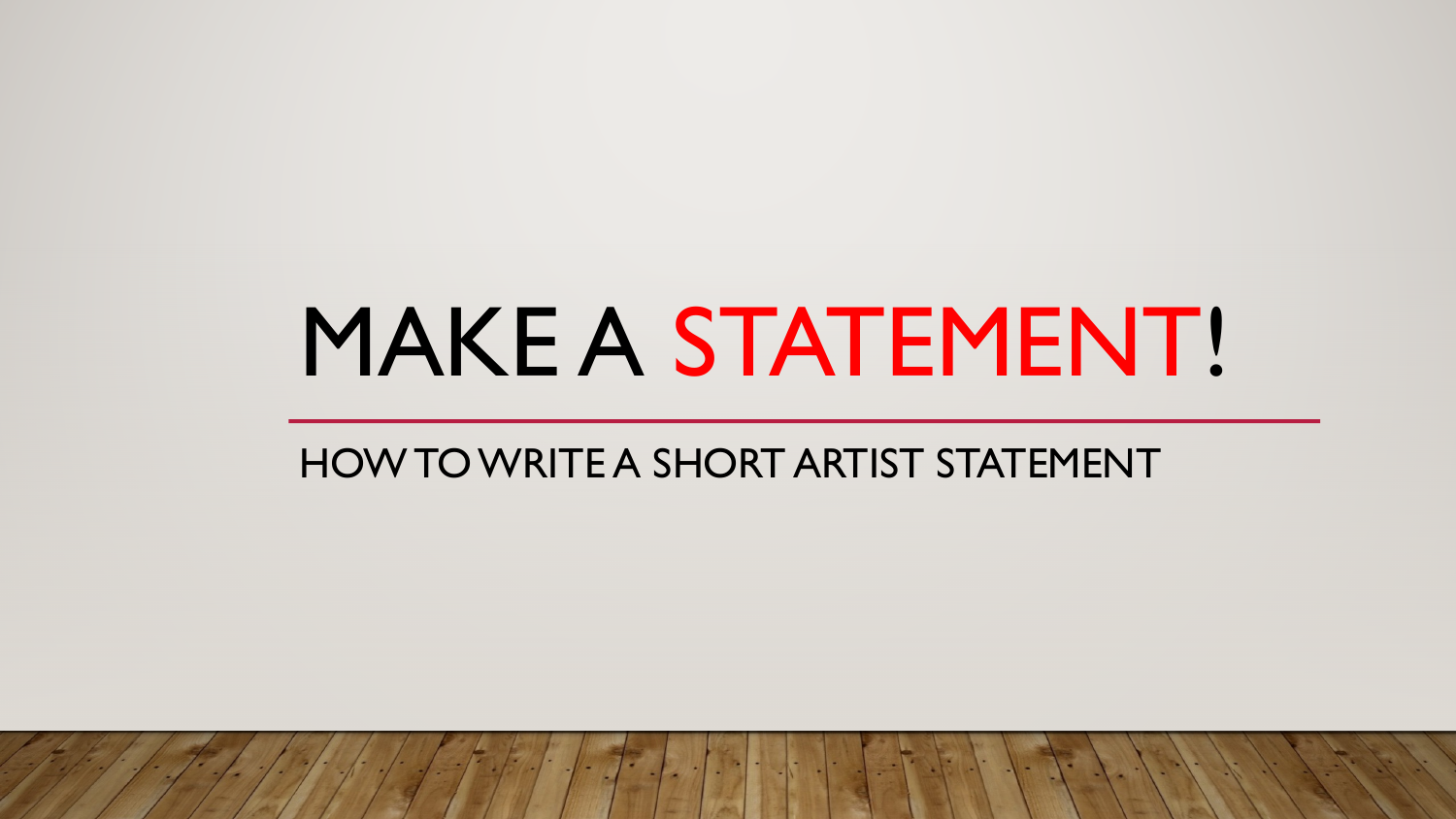# ARTIST STATEMENTS: WHY?

- Why? What is the point?
- I'm an artist not a writer!
- Provide background information
- Start a conversation (artist/audience)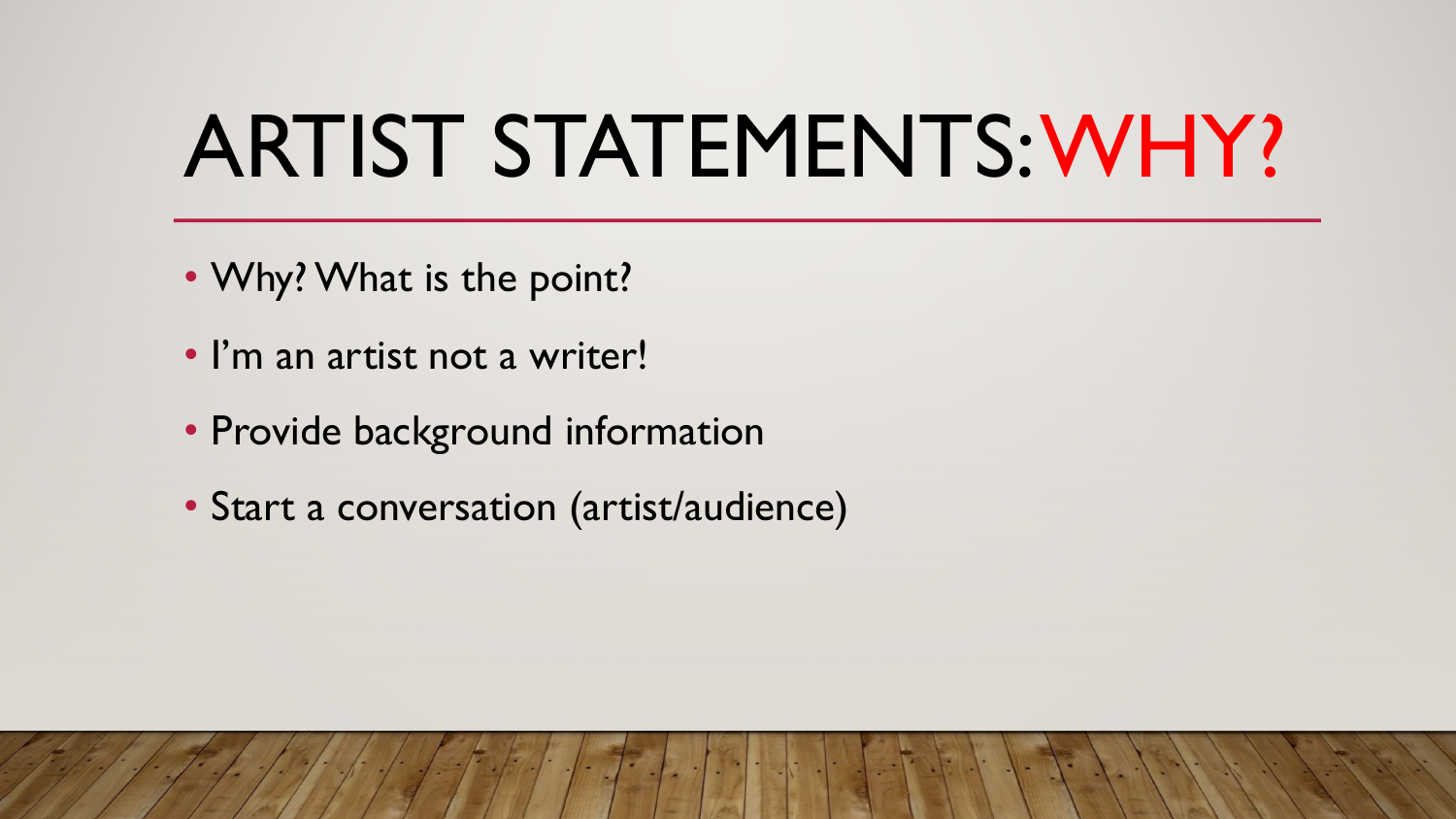# ARTIST STATEMENTS: WHO?

- Who is the audience?
- Who should understand your statement?
- Do NOT use pompous, confusing language
- DO use proper art terminology as appropriate (*principles and elements of design, composition, subject, theme, etc*.)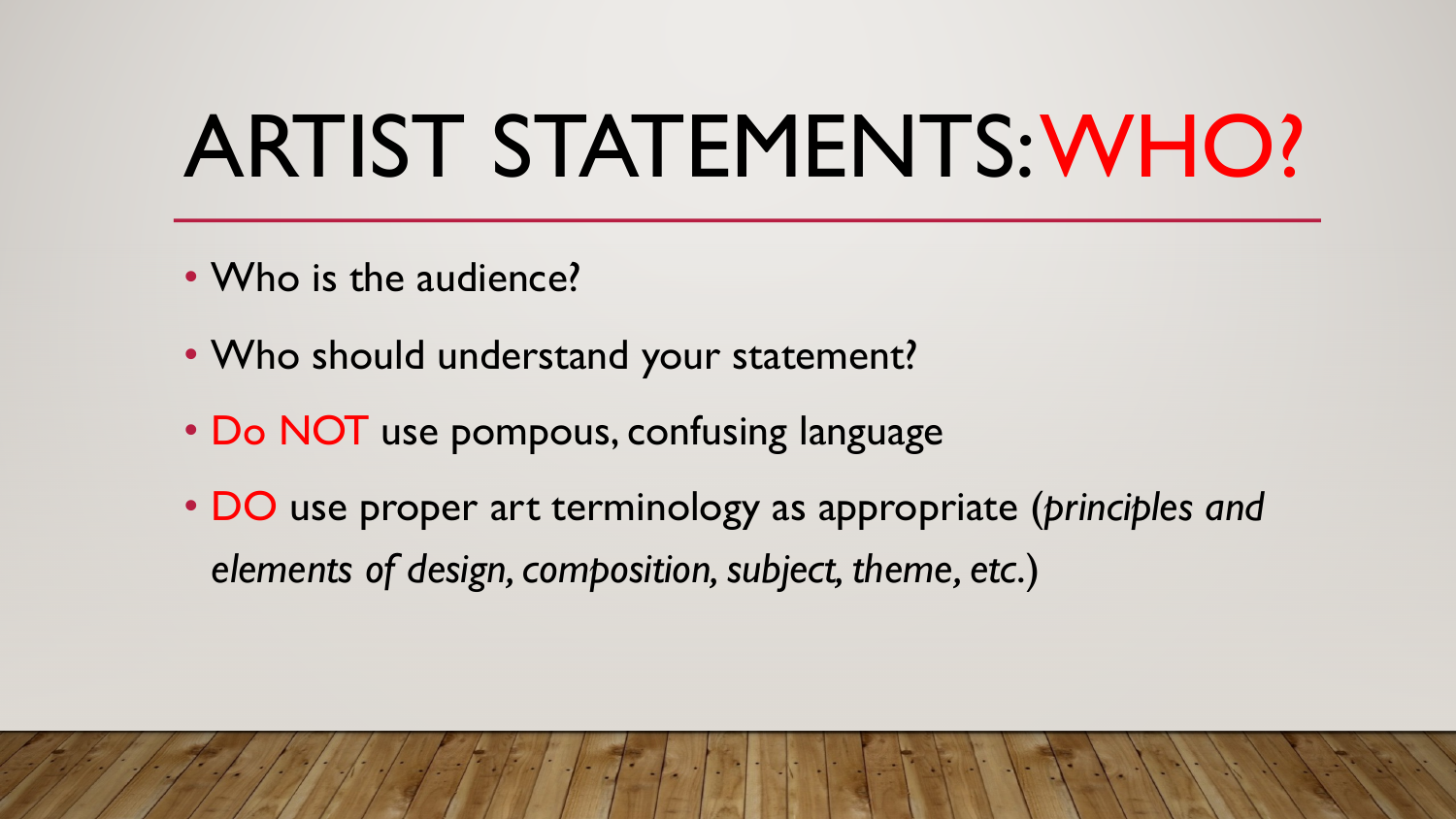### ARTIST STATEMENTS: WHERE?

- Artist statements may appear beside your work at art shows
- Be in your portfolio
- Be sent with an application for school, for a show, competition, etc.
- Used during a critique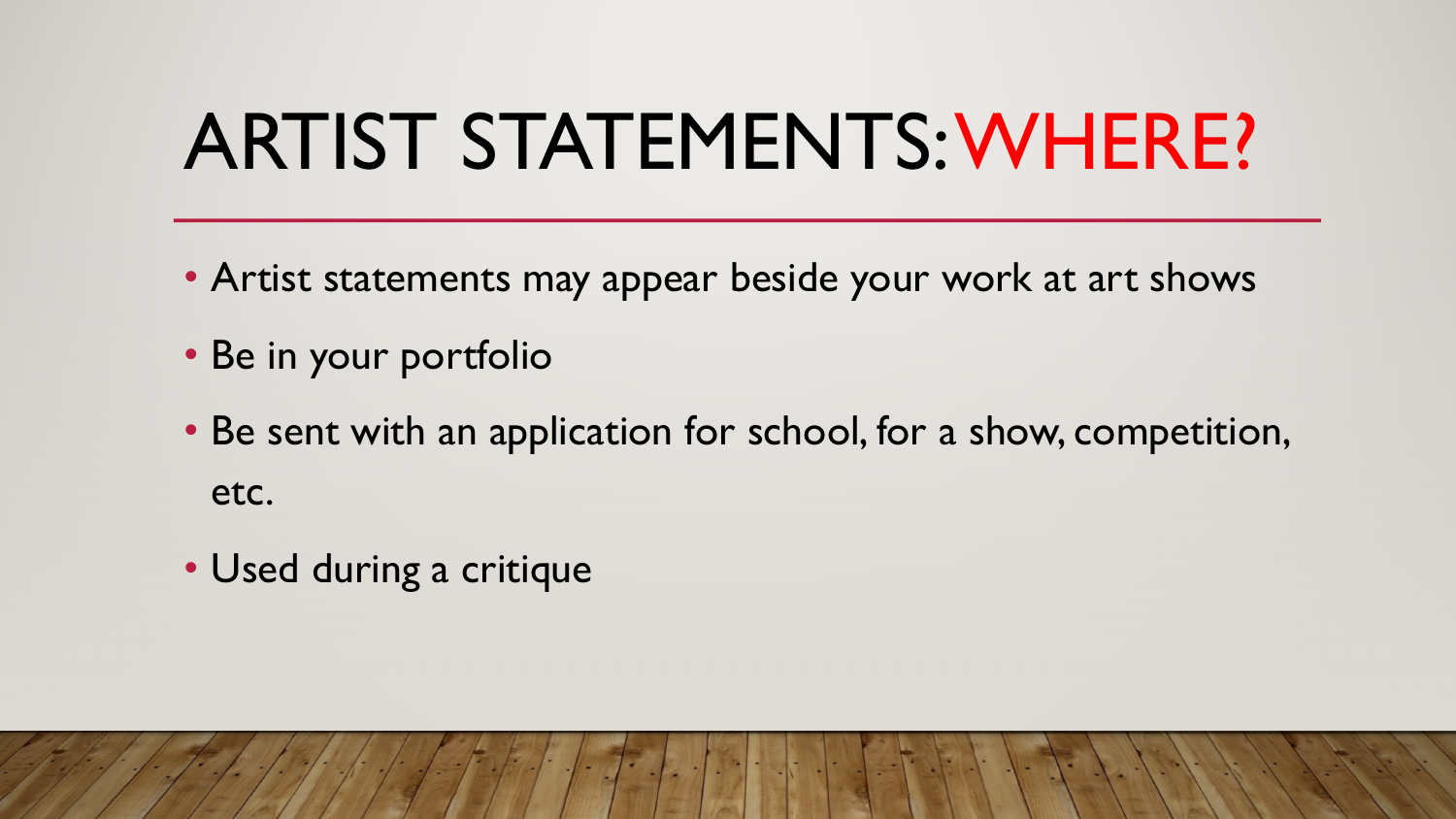## ARTIST STATEMENTS: DON'TS

- Don't tell your audience what to think. You are starting a conversation, not giving all the answers
- Don't compare your work to other artists (unless they were important inspirations for the piece.)
- Don't write something that is long and confusing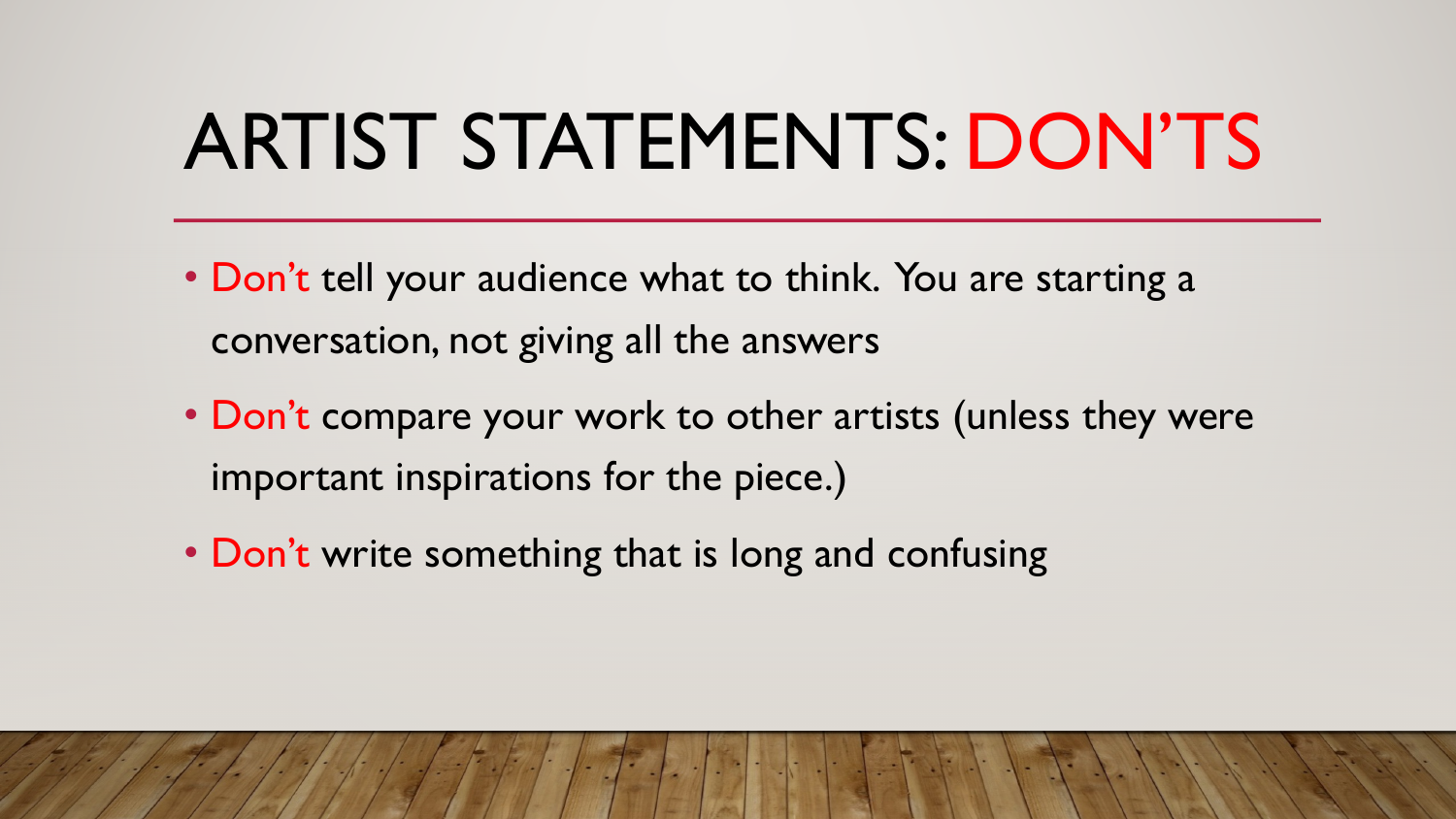## ARTIST STATEMENTS: DOS

- Do use "I" (first person)
- Do keep your statement short and easy to read
- Do make your statement personal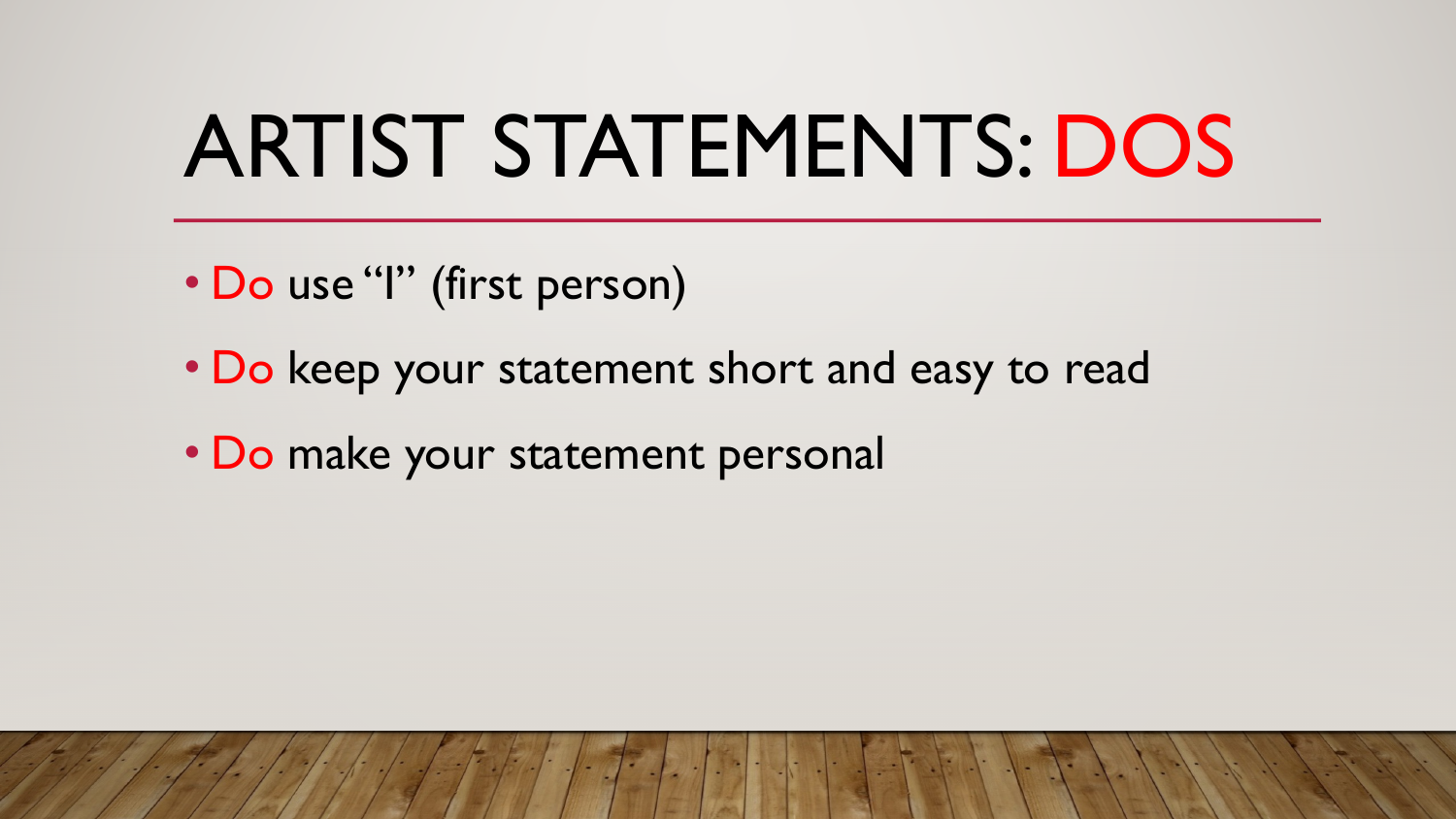## ARTIST STATEMENTS: HOW?

- 3 clear stages for a simple artist statement
- Refer to your handouts!
- Start answering key questions in point form
- Then write your points into full sentences and a paragraph
- Edit and get feedback